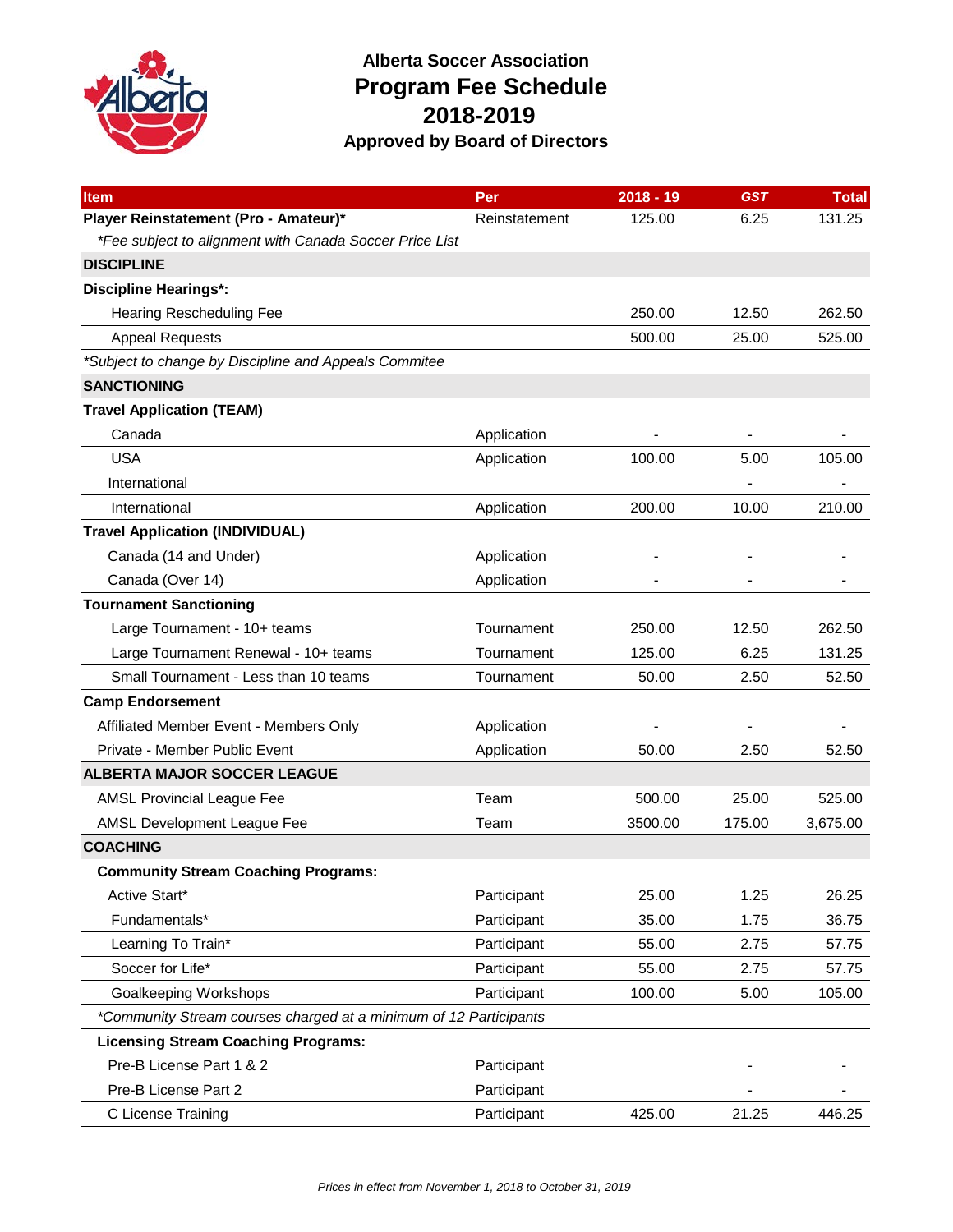

## **Alberta Soccer Association Program Fee Schedule 2018-2019 Approved by Board of Directors**

| <b>Item</b>                                    | Per                     | $2018 - 19$ | <b>GST</b> | <b>Total</b> |
|------------------------------------------------|-------------------------|-------------|------------|--------------|
| C License Mentorship                           | Participant             | 275.00      | 13.75      | 288.75       |
| C License Evaluation                           | Participant             | 200.00      | 10.00      | 210.00       |
| <b>B License Training</b>                      | Participant             | 475.00      | 23.75      | 498.75       |
| <b>B License Mentorship</b>                    | Participant             | 275.00      | 13.75      | 288.75       |
| <b>B License Evaluation</b>                    | Participant             | 250.00      | 12.50      | 262.50       |
| <b>PLAYER DEVELOPMENT</b>                      |                         |             |            |              |
| <b>Player Contributions - Provincial Team</b>  |                         |             |            |              |
| U13                                            | Player                  | 1,050.00    | ÷          | 1,050.00     |
| U <sub>14</sub>                                | Player                  | 1,050.00    |            | 1,050.00     |
| <b>Player Contributions - Games Teams</b>      |                         |             |            |              |
| Western & Canada Summer Games                  | Player                  | 350.00      | 17.50      | 367.50       |
| <b>Arctic Winter Games</b>                     | Player                  |             |            |              |
| <b>Player Contributions - Winter Training:</b> |                         |             |            |              |
| U13 & U14                                      | Player                  | 325.00      |            | 325.00       |
| <b>Mini Stars</b>                              | Player                  |             |            |              |
| <b>City Programs</b>                           |                         | 275.00      |            | 275.00       |
| Outreach Programs                              |                         | 275.00      |            | 275.00       |
| Showcase                                       |                         | 75.00       |            | 75.00        |
| <b>Residential Camp</b>                        |                         | 350.00      |            | 350.00       |
| <b>Summer Camps</b>                            |                         |             |            |              |
| Full Day                                       |                         | 160.00      |            | 160.00       |
| Half Day                                       |                         | 80.00       |            | 80.00        |
| <b>Rural ID Camp / Tournament</b>              | Player                  | 10.00       |            | 10.00        |
| <b>REFEREE</b>                                 |                         |             |            |              |
| <b>Referee Membership</b>                      |                         |             |            |              |
| <b>FIFA Referee</b>                            | <b>Registration Fee</b> | 61.90       | 3.10       | 65.00        |
| National/Instructor/Assessor                   | <b>Registration Fee</b> | 61.90       | 3.10       | 65.00        |
| <b>Provincial Referee</b>                      | <b>Registration Fee</b> | 61.90       | 3.10       | 65.00        |
| <b>Regional Referee</b>                        | <b>Registration Fee</b> | 61.90       | 3.10       | 65.00        |
| <b>District Referee</b>                        | <b>Registration Fee</b> | 61.90       | 3.10       | 65.00        |
| Youth Referee                                  | <b>Registration Fee</b> | 50.00       |            | 50.00        |
| Late Registration Fee                          | Participant             | 19.05       | 0.95       | 20.00        |
| <b>Referee Courses</b>                         |                         |             |            |              |
| Provincial / Regional Course*                  | Participant             | 155.00      | 7.75       | 162.75       |
| Entry Level / District Course*                 | Participant             | 125.00      | 6.25       | 131.25       |
| Youth Course*                                  | Participant             | 110.00      |            | 110.00       |
| Mini Referee Course*                           | Course                  | 150.00      | 7.50       | 157.50       |
| Futsal Course*                                 | Course                  | 150.00      | 7.50       | 157.50       |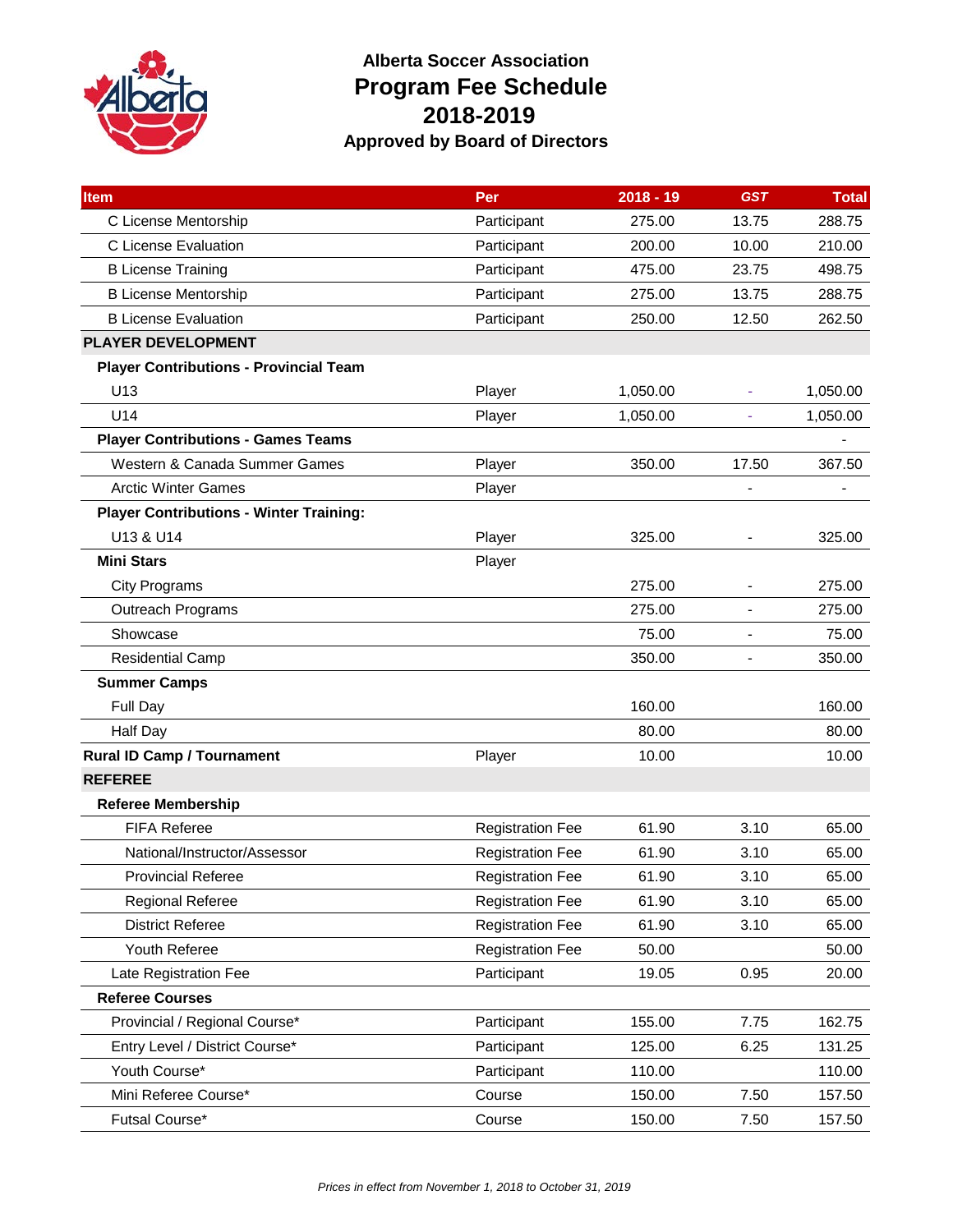

## **Alberta Soccer Association Program Fee Schedule 2018-2019 Approved by Board of Directors**

| <b>I</b> tem                    | Per         | $2018 - 19$ | <b>GST</b> | Total  |
|---------------------------------|-------------|-------------|------------|--------|
| Instructor and Assessor Courses | Participant | 125.00      | 6.25       | 131.25 |
| Ref. Refresher Course           | Course      | 100.00      | 5.00       | 105.00 |
| Ref. Indoor Conversion          | Course      | 150.00      | 7.50       | 157.50 |
|                                 |             |             |            |        |

*\*All Courses have a 6 participant minimum charge for 9 rural districts*

*\*All Courses have a 10 participant minimum charge for urban districts*